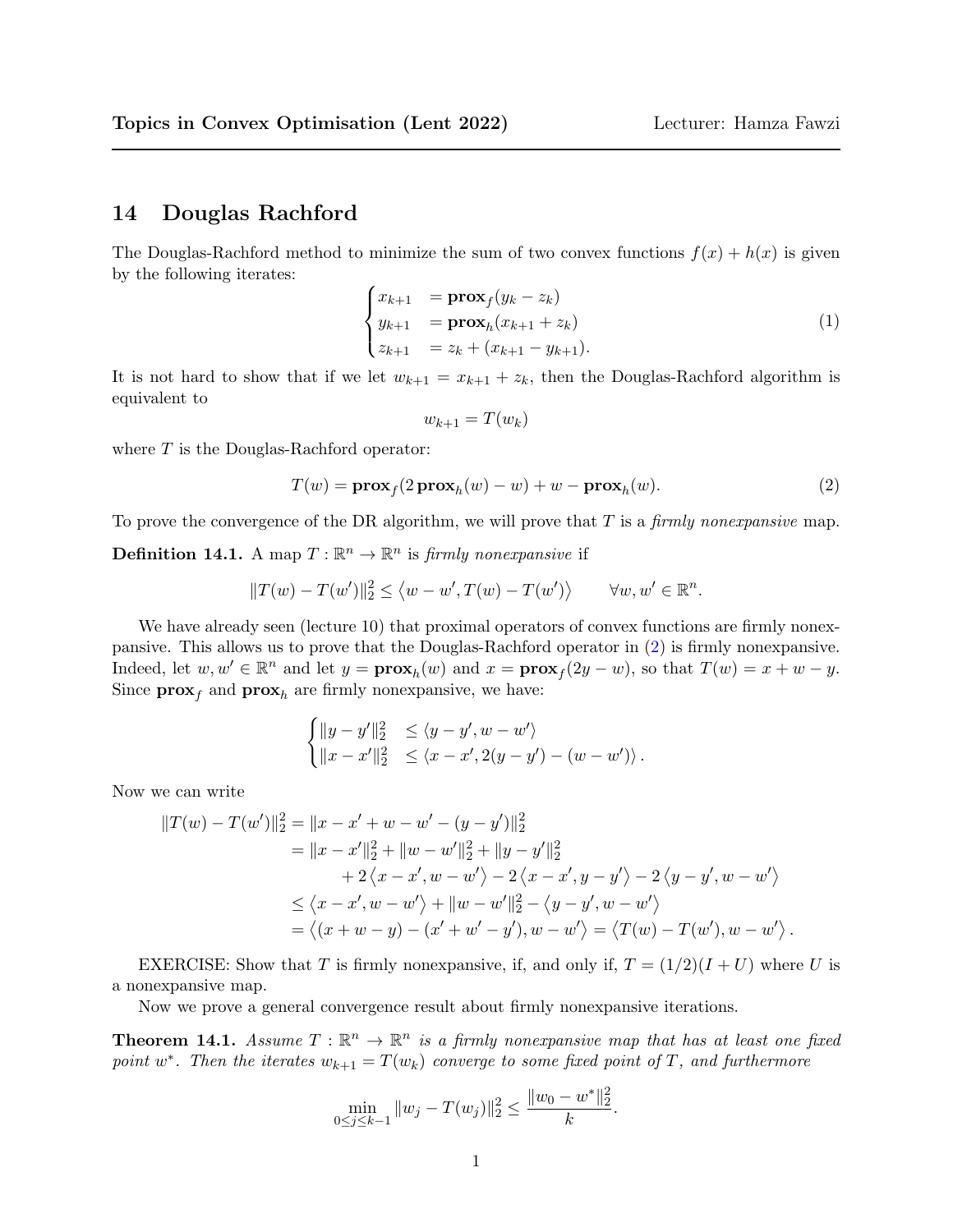The following lemma is easy to verify.

**Lemma 1.** If T is firmly nonexpansive, then  $G = I - T$  is also firmly nonexpansive.

*Proof.* We have  $||Gw - Gw'||_2^2 = ||w - w'||_2^2 + ||Tw - Tw'||_2^2 - 2\langle w - w', Tw - Tw'\rangle \le ||w - w'||_2^2 - 2\langle w - w', Tw - Tw'\rangle$  $\langle w - w', Tw - Tw' \rangle = \langle w - w', Gw - Gw' \rangle$  as desired.

We now prove the theorem.

*Proof.* Let  $w^*$  be any fixed point of T. Then for any  $w$ , we have

<span id="page-1-0"></span>
$$
||T(w) - w^*||_2^2 - ||w - w^*||_2^2 \le \langle w - w^*, T(w) - w^* \rangle - ||w - w^*||_2^2
$$
  
=  $\langle w - w^*, -G(w) \rangle \le -||G(w)||_2^2$  (3)

where we used the fact that G is firmly nonexpansive, and  $G(w^*) = 0$ . Thus, summing these inequalities and rearranging we get

$$
\sum_{i=0}^{k-1} ||G(w_i)||_2^2 \le ||w_0 - w^*||_2^2.
$$

Let  $r_{best,k} = \min\{\|G(w_0)\|_2^2, \ldots, G(w_{k-1})\|_2^2\}$ , we see that

$$
r_{best,k} \leq \frac{1}{k} \sum_{i=0}^{k-1} ||G(w_i)||_2^2 \leq \frac{||w_0 - w^*||_2^2}{k}.
$$

and so  $r_{best,k} \leq ||w_0 - w^*||_2^2/k$ .

It remains to show that  $(w_i)$  converges to a fixed point of T. The inequality [\(3\)](#page-1-0) shows that  $||w_i - w^*||_2$  is nonincreasing for any choice of fixed point of w<sup>\*</sup> of T; in particular  $(w_i)$  is bounded and so has a limit point  $\bar{w}$ . Let's show that  $w_i \to \bar{w}$ . First note that since  $||G(w_i)||_2 \to 0$ , and that G is continuous, we must have  $G(\bar{w}) = 0$ , i.e.,  $\bar{w}$  is a fixed point for T. It follows that the sequence  $||w_i - \bar{w}||_2^2$  is nonincreasing, and has 0 as a limit point. Thus it must be that  $\lim_i ||w_i - \bar{w}||_2 = 0$ , i.e.,  $w_i \rightarrow \bar{w}$ .  $\Box$ 

Convergence of ADMM We have now established the convergence of the Douglas-Rachford method for the minimization of  $f(x) + h(x)$ . Recall that the Douglas-Rachford method is a special case of the ADMM where  $A = I$ . Recall that the general ADMM method to minimize  $f(x) + h(Ax)$ has the form:

<span id="page-1-1"></span>
$$
\text{ADMM} \quad\n\begin{cases}\nx_{k+1} = \operatorname*{argmin}_{x} \left\{ f(x) + z_k^T A x + \frac{t}{2} \|A x - y_k\|_2^2 \right\} \\
y_{k+1} = \operatorname*{argmin}_{y} \left\{ h(y) - z_k^T y + \frac{t}{2} \|A x_{k+1} - y\|_2^2 \right\} \\
z_{k+1} = z_k + t(A x_{k+1} - y_{k+1}).\n\end{cases}\n\tag{4}
$$

It turns out that one can directly obtain convergence of the ADMM method, by observing that the algorithm above is precisely the Douglas-Rachford method applied to the dual problem of minimizing  $f^*(-A^Tz) + h^*(z)!$  More precisely, if we apply the DR method to the dual problem, we obtain the following iterates:

$$
\begin{cases} \tilde{x}_{k+1} = \mathbf{prox}_{f^* \circ -A^T}(\tilde{y}_k - \tilde{z}_k) \\ \tilde{y}_{k+1} = \mathbf{prox}_{h^*}(\tilde{x}_{k+1} + \tilde{z}_k) \\ \tilde{z}_{k+1} = \tilde{z}_k + (\tilde{x}_{k+1} - \tilde{y}_{k+1}) \end{cases}
$$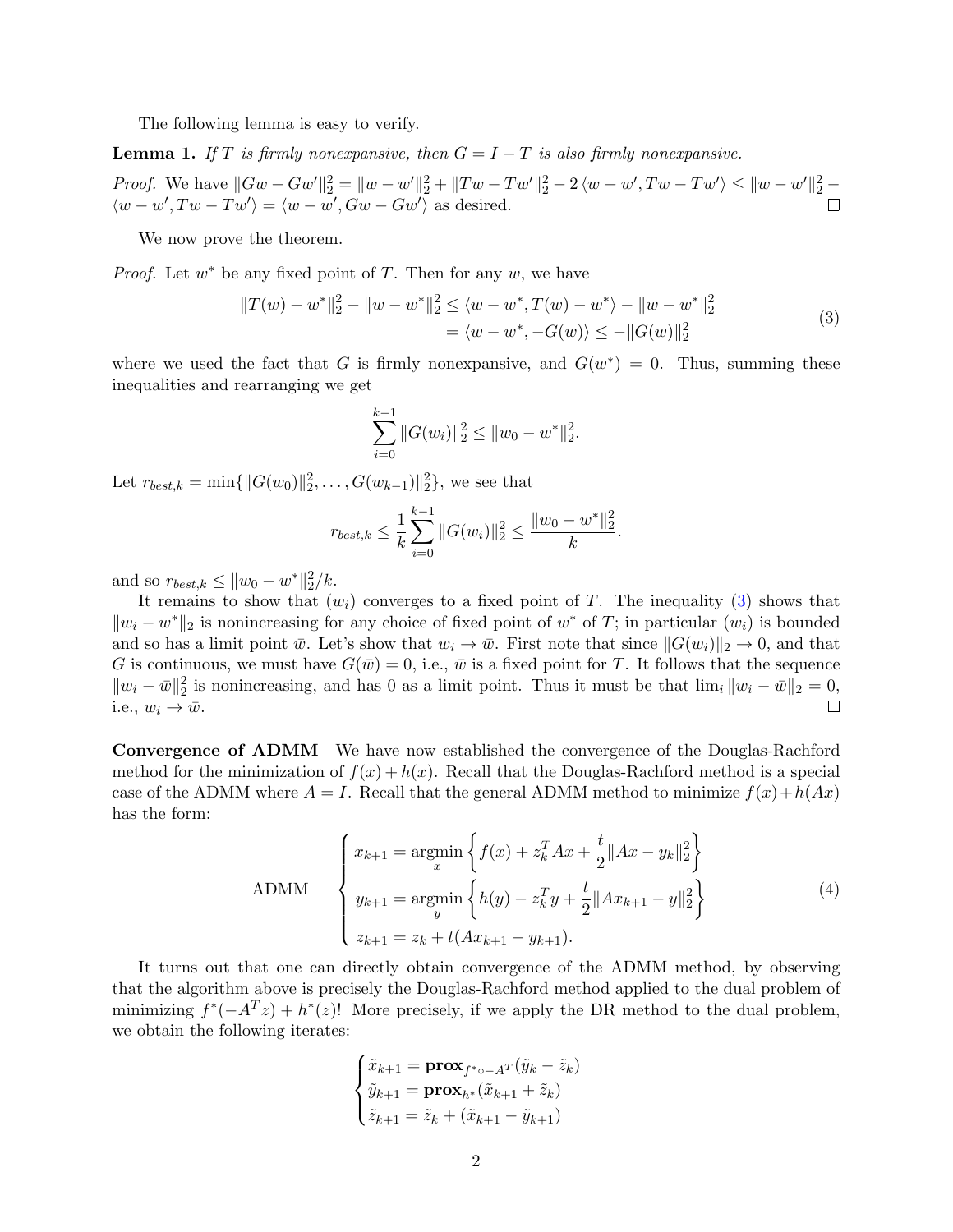<span id="page-2-0"></span>These equations can be simplified using Moreau's identity, and its generalization:

$$
\mathbf{prox}_{f^* \circ A^T}(x) = x - A \operatorname*{argmin}_{u} \{ f(u) + (1/2) \|Au - x\|_2^2 \}.
$$
 (5)

Using this identity, we get:

$$
\begin{cases} \tilde{x}_{k+1} &= \tilde{y}_k - \tilde{z}_k + A \operatorname{argmin}_x \left\{ f(x) + (1/2) \|Ax - (\tilde{z}_k - \tilde{y}_k)\|_2^2 \right\} \\ \tilde{y}_{k+1} &= \tilde{x}_{k+1} + \tilde{z}_k - \operatorname{argmin}_y \left\{ h(y) + (1/2) \|y - (\tilde{x}_{k+1} + \tilde{z}_k)\|_2^2 \right\} \\ \tilde{z}_{k+1} &= \tilde{z}_k + (\tilde{x}_{k+1} - \tilde{y}_{k+1}). \end{cases}
$$

By a suitable change of variables, the iterates can be shown to be equivalent to the ADMM method of [\(4\)](#page-1-1). Indeed, by calling  $x_{k+1}$  the argmin in the first line,  $y_{k+1}$  the argmin in the second line, and  $z_k = \tilde{y}_k$ , we see that the iterations above can be written as (check!)

$$
\begin{cases} x_{k+1} = \operatorname{argmin}_x \left\{ f(x) + (1/2) \| Ax - (y_k - z_k) \|_2^2 \right\} \\ y_{k+1} = \operatorname{argmin}_y \left\{ h(y) + (1/2) \| y - (Ax_{k+1} + z_k) \|_2^2 \right\} \\ x_{k+1} = z_k + (Ax_{k+1} - y_{k+1}). \end{cases}
$$

It is easy to see that these are the same as  $(4)$  with  $t = 1$  (the case with general t can be obtained by appropriately scaling the functions  $f$  and  $h$ ).

Historical note on the Douglas-Rachford algorithm The Douglas-Rachford algorithm was invented in the 1950s [\[DR56\]](#page-3-0) as a method to solve the heat equation, i.e.,

$$
\frac{\partial u}{\partial t} = \nabla_x^2 u + \nabla_y^2 u.
$$

Let  $A = -\nabla_x^2$  and  $B = -\nabla_y^2$ , so that the equation can be written as  $u_t = -Au - Bu$ . We assume we have discretized along space variables  $x$  and  $y$  using finite differences; as such, with a suitable ordering of the nodes, A and B are tridiagonal. If we use the backward Euler method to solve this problem we end up with the following scheme:

$$
u^{n+1} = u^n + \lambda(-Au^{n+1} - Bu^{n+1})
$$

i.e.,  $u^{n+1} = (I + \lambda(A + B))^{-1}u^n$  where  $\lambda > 0$  is the time step. Solving a linear system with  $I + \lambda(A + B)$  can be expensive, unlike solving linear systems with  $I + \lambda A$  and  $I + \lambda B$  which are much easier because the latter are tridiagonal after suitable permutation of the nodes (different for A and  $B$ ). Splitting schemes have thus been developed to address this need. There are many possible splittings one can do:

• One possibility for splitting is the forward backward splitting where we use forward Euler on B, and backward Euler on A (or vice-versa):

$$
u^{n+1} = u^n + \lambda(-Au^{n+1} - Bu^n)
$$

This only requires solving a linear system involving  $I + \lambda A$ .

• Another possibility, proposed by Peaceman-Rachford, is to alternate the roles of  $A$  and  $B$  in forward-backward splitting, i.e.,

$$
\begin{cases} u^{n+1/2} = u^n + \lambda(-Au^{n+1/2} - Bu^n) \\ u^{n+1} = u^{n+1/2} + \lambda(-Au^{n+1/2} - Bu^{n+1}) \end{cases}
$$

This requires solving, at each time step, a linear system with  $I + \lambda A$  and a linear system with  $I + \lambda B$ .